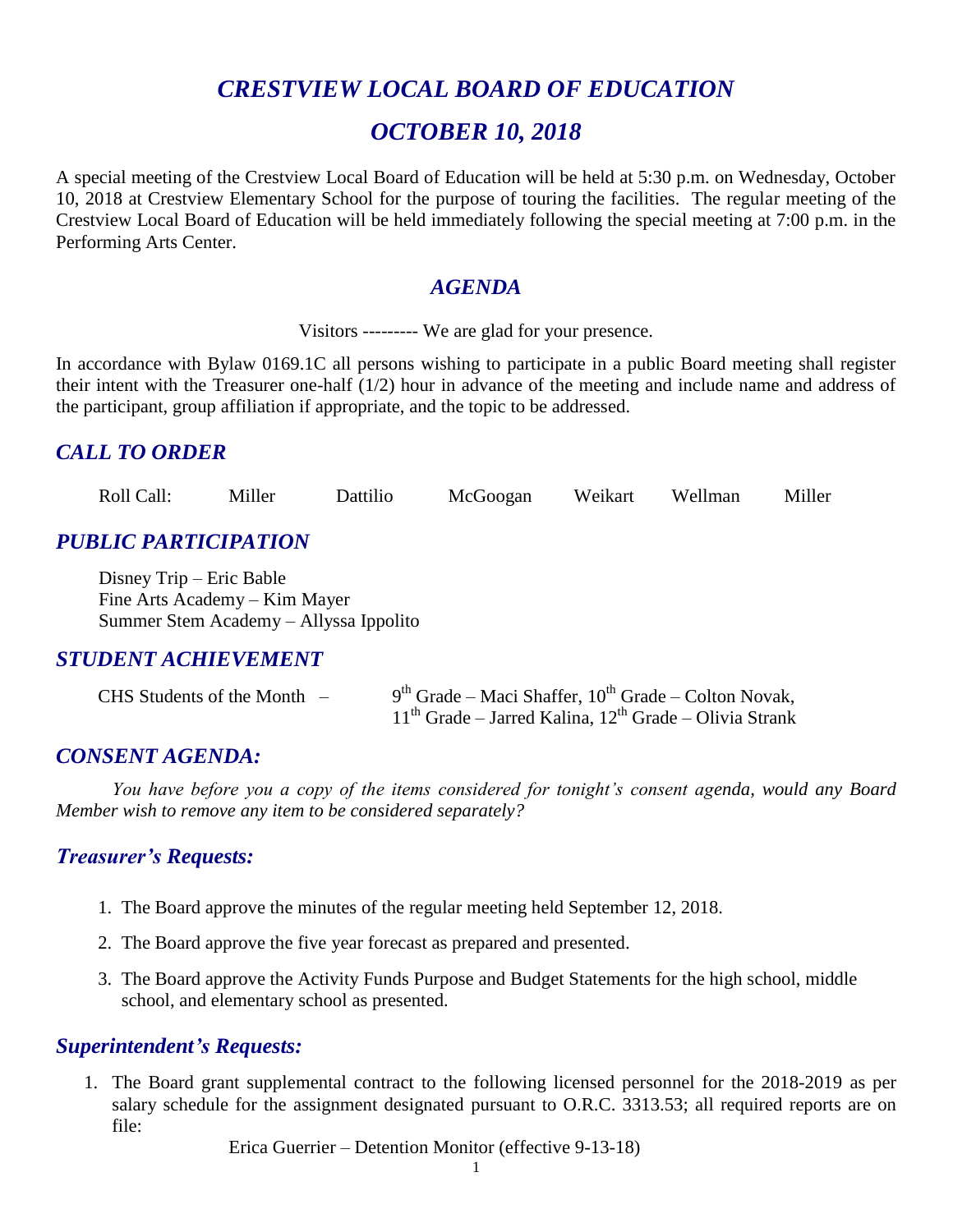2. The Board grant supplemental contract to the following licensed personnel to provide achievement test intervention at the middle school under the T.E.C. (Teach Each Child) program for the 2018-19 school year, pending adequate student enrollment; stipend payment as per contract; all required reports are on file:

#### Jamie Meredith

3. The Board grant pupil activity contracts to the following nonteaching personnel for the 2018-2019 school year as per salary schedule for the assignment designated pursuant to O.R.C. 3313.53; all required reports are on file:

> Samantha DiCello - CHS Freshman Girls Basketball Coach Victor Nery – CHS Varsity Head Wrestling Coach Richard DeSalvo – CMS Wrestling Coach

4. The Board grant pupil activity contract to the following nonteaching personnel for the 2018-2019 school year as per salary schedule for the assignment designated pursuant to O.R.C> 3313.53; pending receipt of all required reports:

Courtney Patterson – CHS Varsity Assistant Girls Basketball Coach

5. The Board approve the following as a non-paid volunteers for the 2018-19 school year; all required reports are on file:

> Matthew Hildreth – Volunteer Wrestling Coach Spencer DeSalvo – Volunteer Wrestling Coach Joshua DeSalvo – Volunteer Wrestling Coach

6. The Board grant permission to the following to transport students by private vehicle during the 2018-19 school year.

Tricia Cline – Cross Country

7. The Board approve the following certificated personnel be placed on the approved substitute list for the 2018-19 school year, be granted a limited teaching contract, substitute basis only, according to salary schedule; all required reports are on file:

#### *High School, Middle School & Elementary School*

Wendy Meek – Science (7-12) Marci English – Intervention Specialist (K-12)

- 8. The Board accept the following resignation of Sara Chlebus, CES Cafeteria Server, effective September 28, 2018.
- 9. The Board approve the following nonteaching personnel to be granted a one (1) year limited contract basis for the 2018-19 school year according to the salary schedule as recommended by Matthew T. Manley, Superintendent; all required reports are on file:

Melissa Fieldhouse - CES Cafeteria Server (Effective 10-11-2018)

10. The Board approve the following non-teaching personnel be placed on the approved substitute list for the 2018-19 school year, substitute basis only, according to wage rate for the assignment designated; all required reports are on file:

> *Cafeteria Cook, Cashier, Server and Dishwasher* Sara Chlebus (Effective 10-3-18)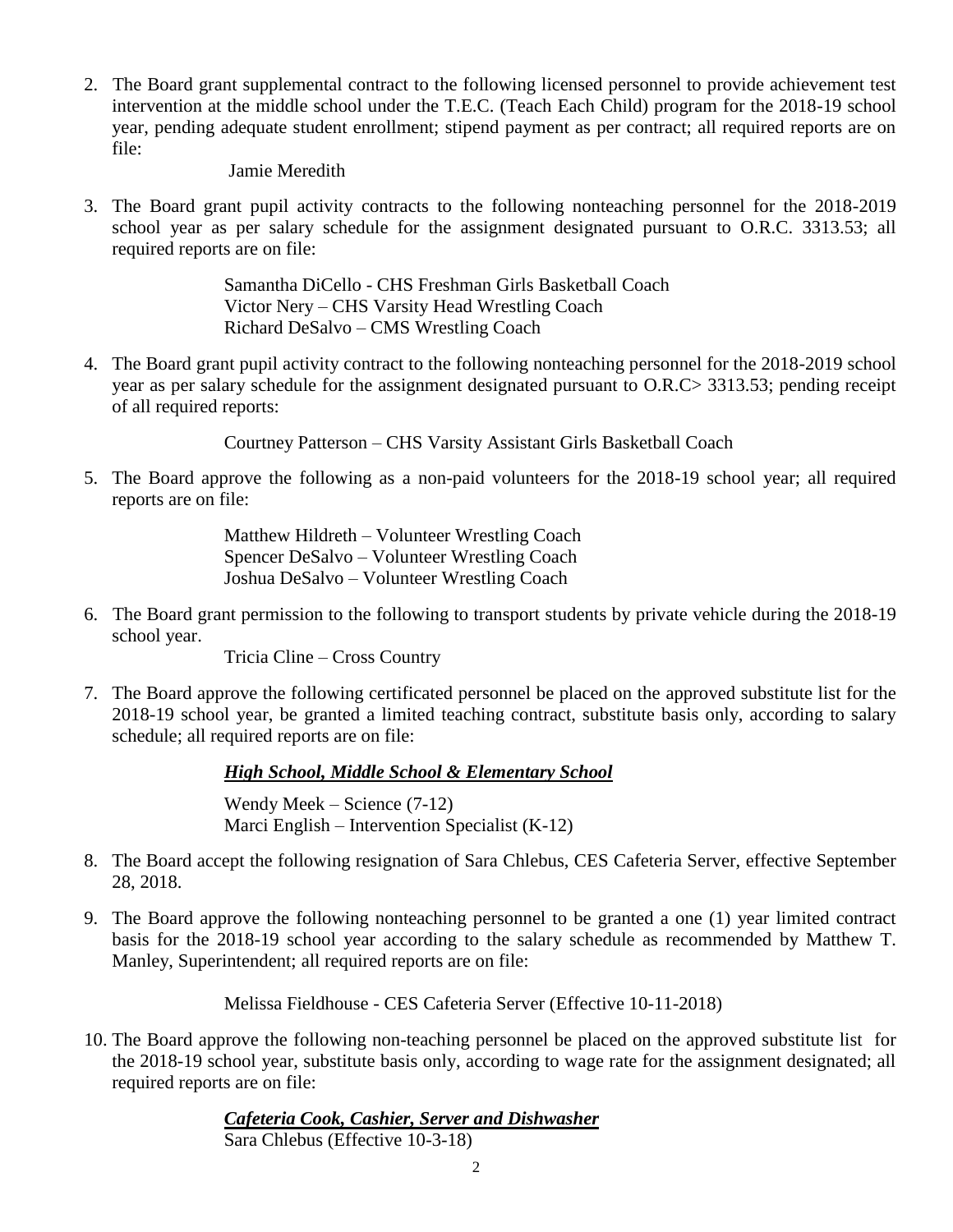- 11. The Board grant FMLA (Family Medical Leave Act) as needed to Jamie Perna at the exhaustion of her sick leave beginning November, 2018.
- 12. The Board approve to support the Columbiana County Educational Service Center (ESC) to seek funding for the summer 2019 Fine Arts Academy.

### **END of CONSENT AGENDA**

| Recommend: The Board approve the consent agenda as presented:                                                         |                                                                                                                                                                                                     |  |  |
|-----------------------------------------------------------------------------------------------------------------------|-----------------------------------------------------------------------------------------------------------------------------------------------------------------------------------------------------|--|--|
|                                                                                                                       | Moved by _____, second by _____to approve consent agenda. Vote yes: _____, _____, _____, _____,<br>Vote no: _____, ____, ____, ____, ____, Absent: ____, _____. Motion carried _____. Failed _____. |  |  |
| <b>Treasurer's Requests/Recommendations not included in Consent Agenda:</b>                                           |                                                                                                                                                                                                     |  |  |
|                                                                                                                       | 1. Recommend: The Board approve financial reports and investments as prepared and presented.                                                                                                        |  |  |
|                                                                                                                       | Moved by _____, second by _____. Vote yes: _____, _____, _____, _____, _____. Vote no: ____, _____,                                                                                                 |  |  |
|                                                                                                                       |                                                                                                                                                                                                     |  |  |
| 2. Recommend: The Board accept donations from:                                                                        |                                                                                                                                                                                                     |  |  |
| Anonymous<br>a.                                                                                                       | \$110.00 to CHS Volleyball for bags                                                                                                                                                                 |  |  |
| Davis International<br>$\mathbf b$ .                                                                                  | \$ 200.00 to CHS Volleyball for bags                                                                                                                                                                |  |  |
| <b>PTO</b><br>$C_{\bullet}$                                                                                           | \$ 250.00 to CES PSS for Dr. Ray Guarendi                                                                                                                                                           |  |  |
| <b>PTO</b><br>d.                                                                                                      | 250.00 to CMS PSS for Dr. Ray Guarendi<br>\$                                                                                                                                                        |  |  |
| Michael and Rebecca Patrone<br>e.                                                                                     | Trumpet to Music department                                                                                                                                                                         |  |  |
| <u>_____, _____</u> , _______. Absent: _______, ______. Motion carried ______. Failed _____.<br><b>Board Reports:</b> | Moved by _____, second by _____. Vote yes: _____, _____, _____, _____, _____. Vote no: ____, _____,                                                                                                 |  |  |
| 1. Career Center Report                                                                                               | Mr. Tucker/Mrs. Wellman                                                                                                                                                                             |  |  |
| 2. Student Achievement Liaison Report                                                                                 | Mr. Dattilio                                                                                                                                                                                        |  |  |
| 3. Legislative Report                                                                                                 | Mr. Weikart                                                                                                                                                                                         |  |  |
| 4. Student Board Member Report                                                                                        | Mr. Miller                                                                                                                                                                                          |  |  |
| <b>Board Committee Reports:</b>                                                                                       |                                                                                                                                                                                                     |  |  |
| 1. Buildings & Grounds                                                                                                | Mr. McGoogan                                                                                                                                                                                        |  |  |
| 2. Athletic Council                                                                                                   | Mr. McGoogan                                                                                                                                                                                        |  |  |
| 3. Personnel                                                                                                          | Mrs. Wellman                                                                                                                                                                                        |  |  |
| 4. Finance Audit                                                                                                      | Mrs. Wellman                                                                                                                                                                                        |  |  |
| 5. Policy                                                                                                             | Mrs. Wellman                                                                                                                                                                                        |  |  |
| 6. Communications                                                                                                     | Mr. Weikart                                                                                                                                                                                         |  |  |
| 7. Insurance                                                                                                          | Mr. Weikart                                                                                                                                                                                         |  |  |
| 8. Business Advisory                                                                                                  | Mr. McGoogan                                                                                                                                                                                        |  |  |
| <b>Administrative Reports:</b>                                                                                        |                                                                                                                                                                                                     |  |  |
| 1. Elementary School                                                                                                  | Mrs. Dangerfield                                                                                                                                                                                    |  |  |

2. Middle School Mrs. Lemaster

3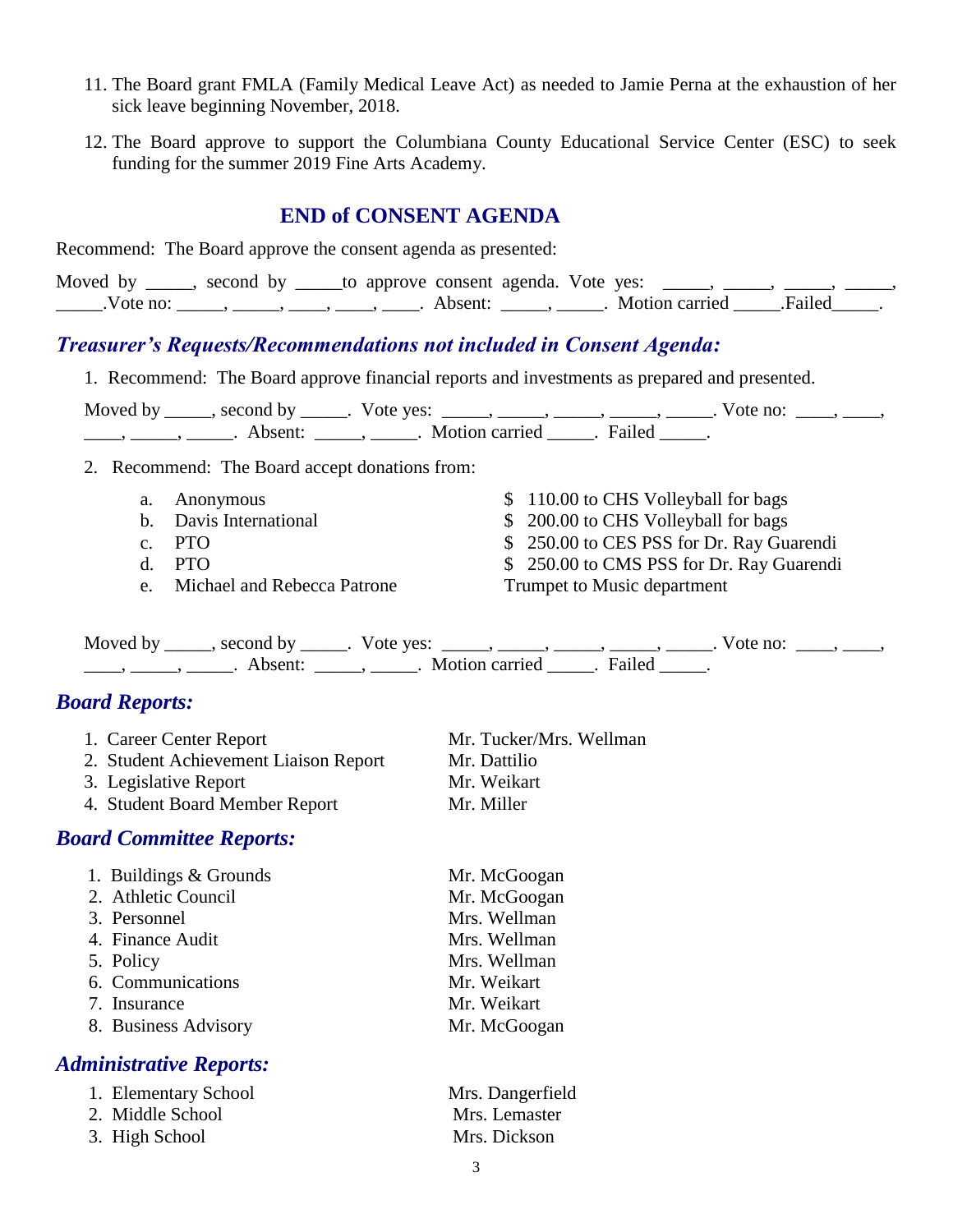| 4. Special Education | Mr. Hill              |
|----------------------|-----------------------|
| 5. Athletic          | Mr. Cusick/Mrs. Nappi |
| 6. Lunchroom         | Miss Wilmes           |
| 7. Technology        | Mr. Miller            |
| 8. Transportation    | Mr. Burbick           |
| 9. Maintenance       | Mr. Radman            |
|                      |                       |

#### **Superintendent's Report:** Mr. Manley

#### *Superintendent's Requests/Recommendations not included in Consent Agenda:*

1. Recommend: The Board approve the resolution authorizing an agreement for the purchase of natural gas supply for the period commencing with the July billing cycle of 2019.

**WHEREAS**, The School District is a member of the Ohio Mid-Eastern Regional Educational Services Agency ("OMERESA"), a Council of Governments authorized by state statute to aggregate purchasing needs of schools and related nonprofit educational entities so as to take advantage of economies of scale when purchasing essential products and services; and

**WHEREAS**, OMERESA has partnered with Titan Energy New England, Inc. (Titan Energy) to perform a competitive Request for Proposal (RFP) on its behalf to solicit pricing from retail natural gas service providers for its members and agency affiliates; and

**WHEREAS**, as a result of this competitive RFP the winner will supply the School District with natural gas at a price and term as endorsed by OMERESA; and

**NOW, THEREFORE**, BE IT RESOLVED BY THE BOARD OF EDUCATION OF THE CRESTVIEW LOCAL SCHOOL DISTRICT, COUNTY OF COLUMBIANA, STATE OF OHIO, as follows:

The Board of Education does hereby authorize the signature of the Treasurer, Superintendent or their designated alternate to execute the purchase of natural gas between the School District and the winner of OMERESA and Titan Energy's natural gas procurement RFP.

| Moved by second by | Vote yes: |                | $\mathbf{n}$<br>'ote |  |
|--------------------|-----------|----------------|----------------------|--|
|                    |           | Motion carried |                      |  |

#### 2. Recommend: The Board approve the resolution authorizing adding two community members to the building and grounds committee for the purpose of the proposed new construction.

**WHEREAS**, The Crestview Local School District will add two community members at large to the building and grounds committee, for the purpose of expertise who have are qualifications in building and construction management and/or if possible have engineering and or OFCC expertise. The team will be a safeguard protecting local interest pending passage of the proposed bond issue and to participate in meetings held related to the new construction. In addition, the architect will hold meetings seeking input from the community on design and needs pending passage on November 6, 2018.

**WHEREAS**, the Building & Grounds Committee will monitor the oversight of the construction in cooperation with the Construction Manager, Project Manager, and Financial managers from the state and local entities and is in addition to the increased protections offered under the Ohio Facilities Construction Commission;

**WHEREAS**, the Building & Grounds committee will also monitor the facility after the construction phase is complete; therefore be it

**RESOLVED**, That the Crestview Local School District's Building & Grounds Committee will be responsible for warranty management and oversight and will report biannual to the community.

| Moved by , second by |          | Vote yes: |                |  | vote no: |  |
|----------------------|----------|-----------|----------------|--|----------|--|
|                      | \ heent_ |           | Motion carried |  |          |  |